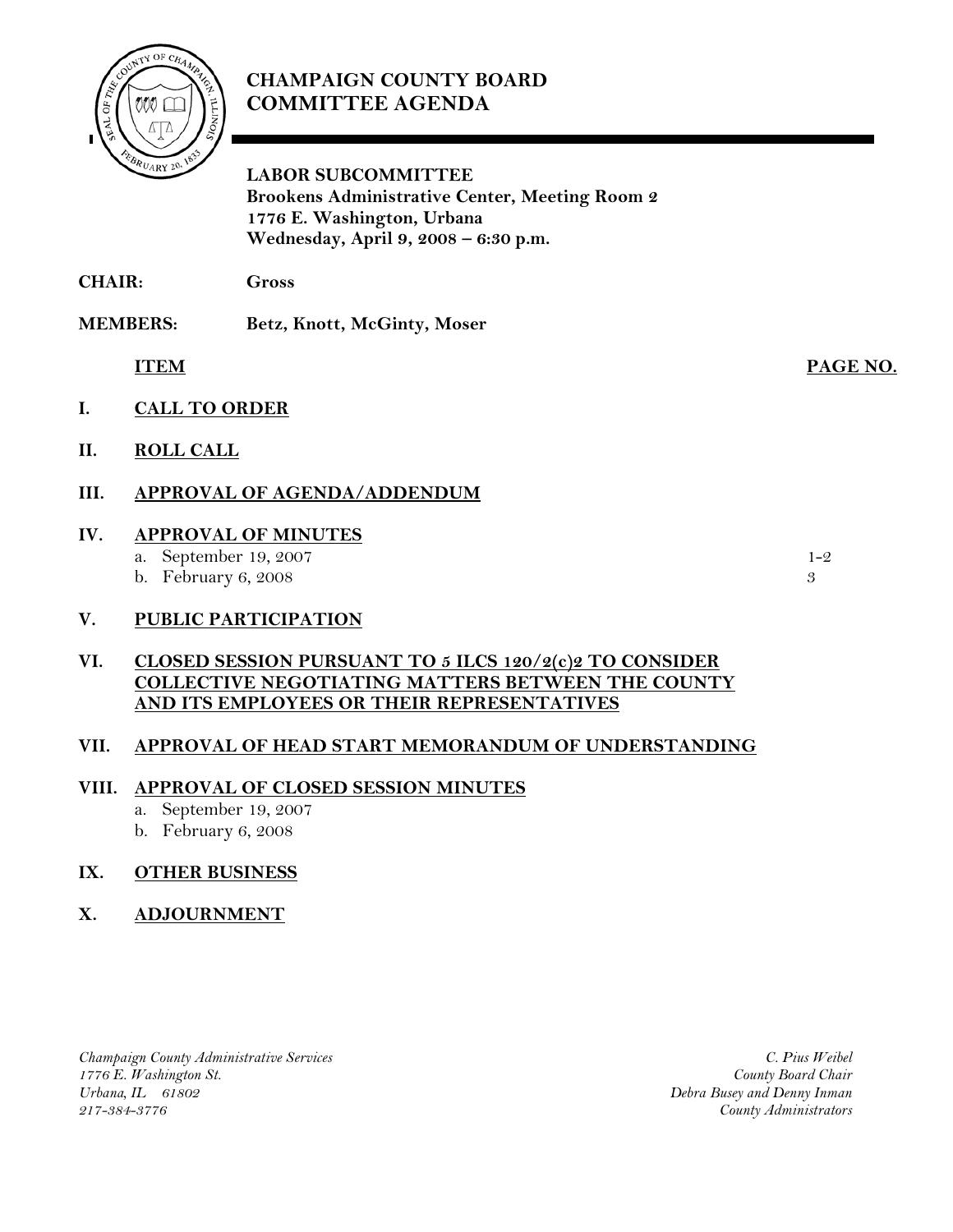# CHAMPAIGN COUNTY BOARD **COMMITTEE MINUTES**

## **LABOR SUBCOMMITTEE Wednesday, September 19, 2007 Brookens Administrative Center, Meeting Room 2 1776 E. Washington St., Urbana**

4:00 p.m.

| <b>MEMBERS PRESENT:</b> | Betz, Gross (Chair), McGinty                                                                                                                                                       |
|-------------------------|------------------------------------------------------------------------------------------------------------------------------------------------------------------------------------|
| <b>MEMBERS ABSENT:</b>  | Moser, Tapley                                                                                                                                                                      |
| <b>OTHERS PRESENT:</b>  | Jeff Blue (County Engineer), Kat Bork (Recording Secretary), Deb Busey (County<br>Administrator of Finance & HR Management), David DeThorne (Senior Assistant<br>State's Attorney) |

## **CALL TO ORDER**

Gross called the meeting to order at 4:04 p.m.

## **ROLL CALL**

 Betz, Gross, and McGinty were present at the time of roll call. Gross declared a quorum and proceeded with the meeting.

## **APPROVAL OF AGENDA/ADDENDUM**

 **MOTION** by Betz to approve the agenda; seconded by McGinty. **Motion carried.** 

### **APPROVAL OF MINUTES**

**MOTION** by McGinty to approve the open and closed session minutes of February 21, 2007; seconded by Betz. **Motion carried.**

### **PUBLIC PARTICIPATION**

There was no public participation.

## **CLOSED SESSION PURSUANT TO 5 ILCS 120/2(C)2 TO CONSIDER THE COLLLECTIVE NEGOTIATING MATTERS BETWEEN CHAMPAIGN COUNTY AND ITS EMPLOYEES OR THEIR REPRESENTATIVES**

**MOTION** by Betz to enter into executive session pursuant to 5 ILCS 120/2 (c) 2 to consider collective negotiating matters between Champaign County and its employees or their representatives. He further moved that the following individuals remain present: County Administrator, County's legal counsel, County Engineer, and the Recording Secretary. Motion seconded by McGinty. **Motion carried with a vote of 3 to 0.** Betz, Gross, and McGinty voted in favor of the motion. Closed session was declared at 4:05 p.m. The committee resumed open session at 4:40 p.m.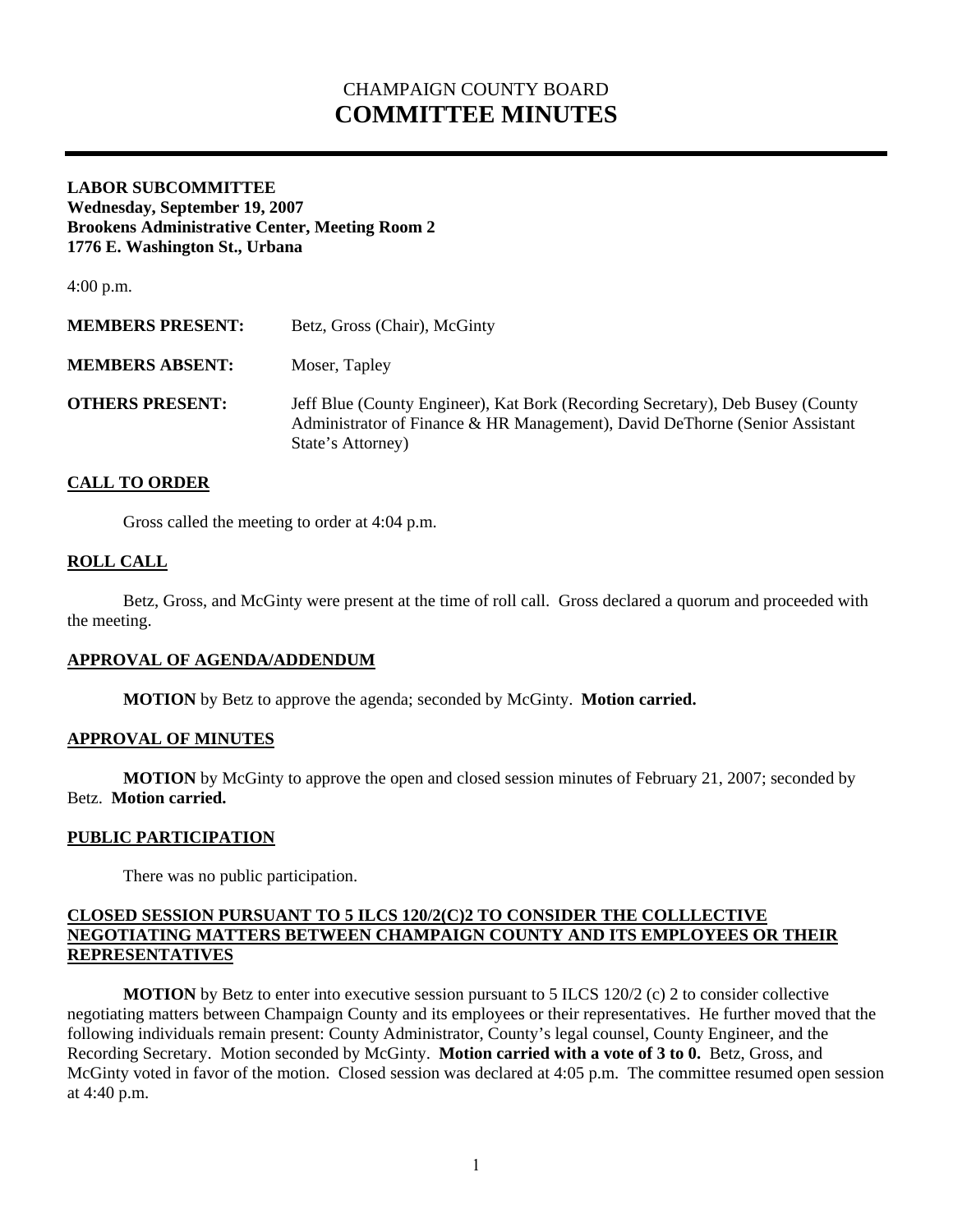## **SELECTION OF NEGOTIATING TEAM FOR HIGHWAY CONTRACT**

**MOTION** by Betz for the Highway Contract Negotiating Team to be comprised of McGinty with Gross as the alternate; seconded by McGinty. **Motion carried.**

#### **OTHER BUSINESS**

There was no other business.

### **ADJOURNMENT**

Gross adjourned the meeting at 4:41 p.m.

Respectfully submitted,

Kat Bork Administrative Secretary

*Secy's note: The minutes reflect the order of the agenda and may not necessarily reflect the order of business conducted at the meeting.*